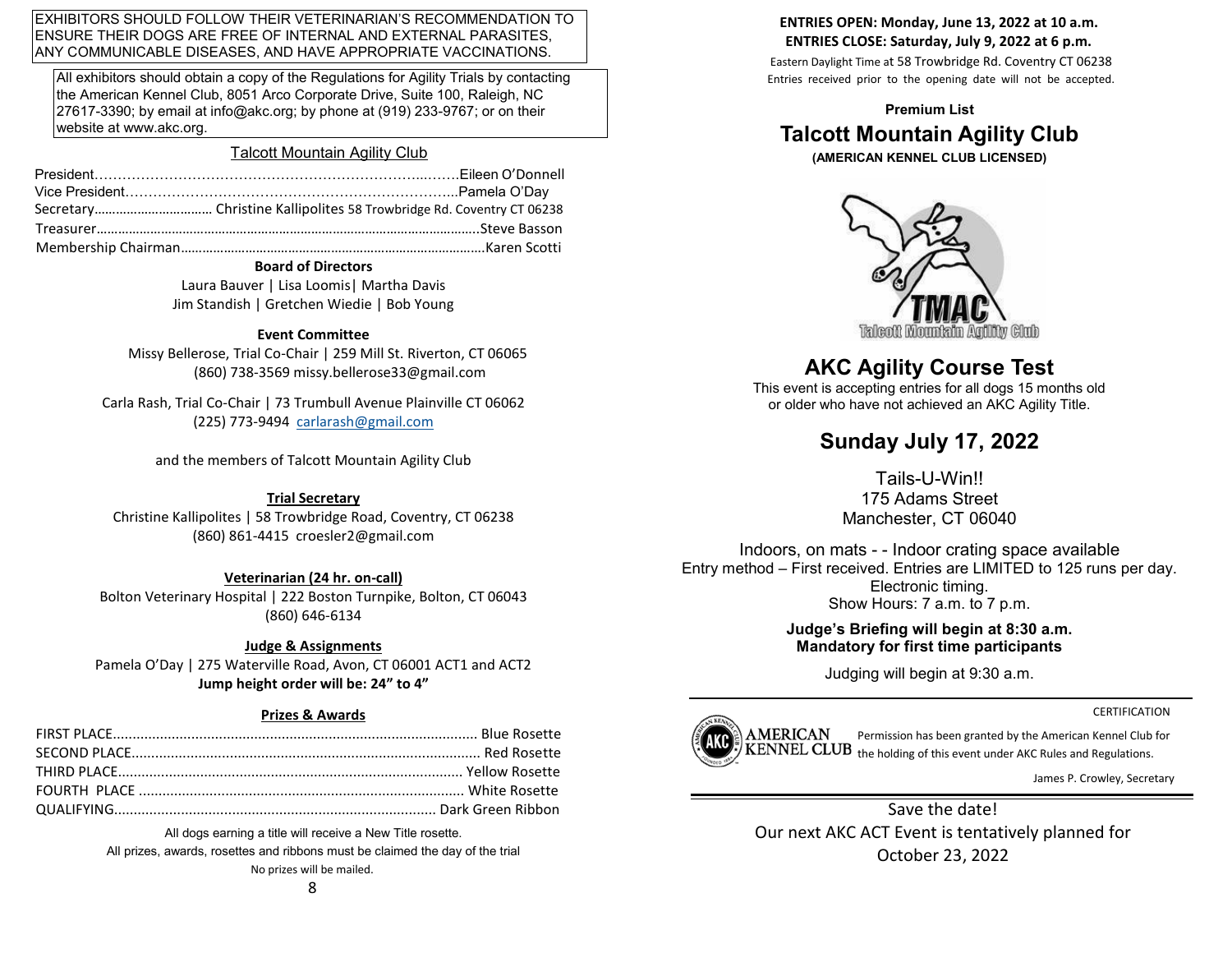#### **SITE INFORMATION**

Attention: Parking is available directly behind the building. Please use driveway to right of building. If all spaces are filled in that area, you may park directly in front of the building. No parking in the Elicit Restaurant parking lot.

- As always, everyone must pick up after their dogs .
- No practicing in the rings is allowed at anytime
- No food or treats allowed in the ring

#### **ALL DOGS MUST BE ON LEASH AT ALL TIMES EXCEPT WHEN CRATED, IN THE RING, OR IN THE DESIGNATED WARM-UP AREA**.

*HEIGHT DIVISIONS:* In the AKC ACT program, owners/agents may register their dogs for any jump height. All height divisions will be offered in both Standard and Jumpers ACT1 and ACT2.

*OBSTACLES:* All obstacles will conform to the requirements in the current edition of the *AKC Regulations for Agility Trials*.

*ENTRY FEE***: \$20.00** for the first entry, **\$15.00** for the second, third, and fourth entry of the same dog and **\$10.00** for the fifth thru eighth entry of the same dog. Fees include AKC recording fee of \$5.00 per dog per entry.

*CLOSING DATE***: Saturday, July 9, 2022 at 6 p.m.,** after which entries cannot be accepted, cancelled or substituted except as provided for in Chapter 11, Section 6 of the Dog Show Rules and in Chapter 1, Section 14 of the AKC Agility Trial Rules and Regulations.

*CANCELLATIONS:* In order for cancellations sent via email to be valid, exhibitors must receive an acknowledgement from the trial secretary. *If you do not receive an acknowledgment, assume that your request has not been received.* No refunds or changes will be made without the trial secretary's acknowledgement.

**REFUNDS:** After entries close, refund requests for bitches in season will be accepted when accompanied by a veterinarian's note. The refund request must be received by the trial secretary no later than ½ hour prior to the start of the first class of the day. There will be no refund for injury or illness after entries close.

**MIXED BREEDS:** All mixed breed dogs are welcome to participate in the AKC ACT program. Under "Breed" on the entry form, dogs must be listed as "All American" and not as a breed hybrid. If you would like to register your dog with AKC, we will be able to assist you with on-line registration at the event.

### **TRIAL REGULATIONS - NOTICE TO EXHIBITORS**

**THE SAFETY** of dogs is our primary concern. By entering these trials, exhibitors acknowledge that they are familiar with the rules and regulations of this sport, and that their dogs are familiar with and able to perform all obstacles safely.

**RETURNED CHECKS** do not constitute a valid entry fee. A charge of \$25.00 will be made for each returned check.

**FOREIGN EXHIBITORS** must pay by international money order.

**TELEPHONE, FAX, AND UNSIGNED ENTRIES** cannot be accepted. NO ONLINE ENTRIES.

**NO HAND-DELIVERED ENTRIES** will be accepted within the first 24 hours. **ENTRIES NOT ON OFFICIAL AKC ENTRY FORMS OR PHOTOCOPIES OF ENTRY FORMS** without the Agreement and Rules attached to the Official AKC Entry Form are **NOT ACCEPTABLE. ENTRIES RECEIVED WITHOUT FEES** will not be accepted.

#### **NO ENTRY SHALL BE MADE AND NO ENTRY SHALL BE ACCEPTED, WHICH SPECIFIES ANY CONDITIONS AS TO ITS ACCEPTANCE.**

Express mail entries must include signature permitting them to be left at the secretary's address without recipient's signature.

**ENTRY FEES** shall not be refunded in the event that a dog is absent, disqualified, excused by veterinarian or judge, or barred from competition by action of Trial Committee. If because of riots, civil disturbances, extreme weather, or other acts beyond the control of the management, it is impossible to open or to complete the trial, no refund of entry fees will be made.

**ERRORS ON ENTRY BLANKS**-Owners are responsible for errors in making out entry forms, and no entry fee will be refunded in event of such errors or cancellation of entries after trial has closed.

**JUDGES ARE NOT REQUIRED TO WAIT FOR DOGS**. The owner of each dog is solely responsible for having it ready at ringside when it is to be judged. The Club has no responsibility for providing service through a public address system or stewards or runners for the purpose of calling or locating dogs that are not brought into the ring when required.

**DOGS PRESENT** will not be permitted to roam. Exhibitors are responsible for the behavior of their dogs and/or children. Any exhibitor whose dogs and/or children create unnecessary disturbances or repeatedly engage in unsafe or disruptive behavior, may, at the discretion of the trial committee, be asked to leave the show site. In such cases, no refund of any fees will be made. All dogs present must be held on leash or confined to their crate at all times except when in the ring or when in the designated agility warm-up area. The site will be monitored and offenders will be asked to leave. In such cases, no refunds will be made. Dogs must use the designated exercise area.

**EVENT COMMITTEE** will use due care and diligence for the welfare of dogs and exhibitors, but will not be responsible for, nor assume any liability in the event of an accident or misfortune to either dogs or exhibitors participating in this show.

**BITCHES IN SEASON** shall not be eligible to participate. See "Refunds".

**DOGS PARTICIPATING** must be 15 months of age or older. Bitches in season, aggressive, blind or deaf dogs, or dogs suffering from any deformity, injury, or illness which may affect the dog's physical or mental performance are ineligible to participate. No dog shall compete if it is taped or bandaged in any way or has anything attached to it for medical purposes. All America dogs may participate.

**ACKNOWLEDGEMENT OF ENTRY ACCEPTANCE** will be made when entries are processed for those exhibitors that provide an email address. Confirmation notices including the judging schedule will be sent to all exhibitors no less than four days prior to the event.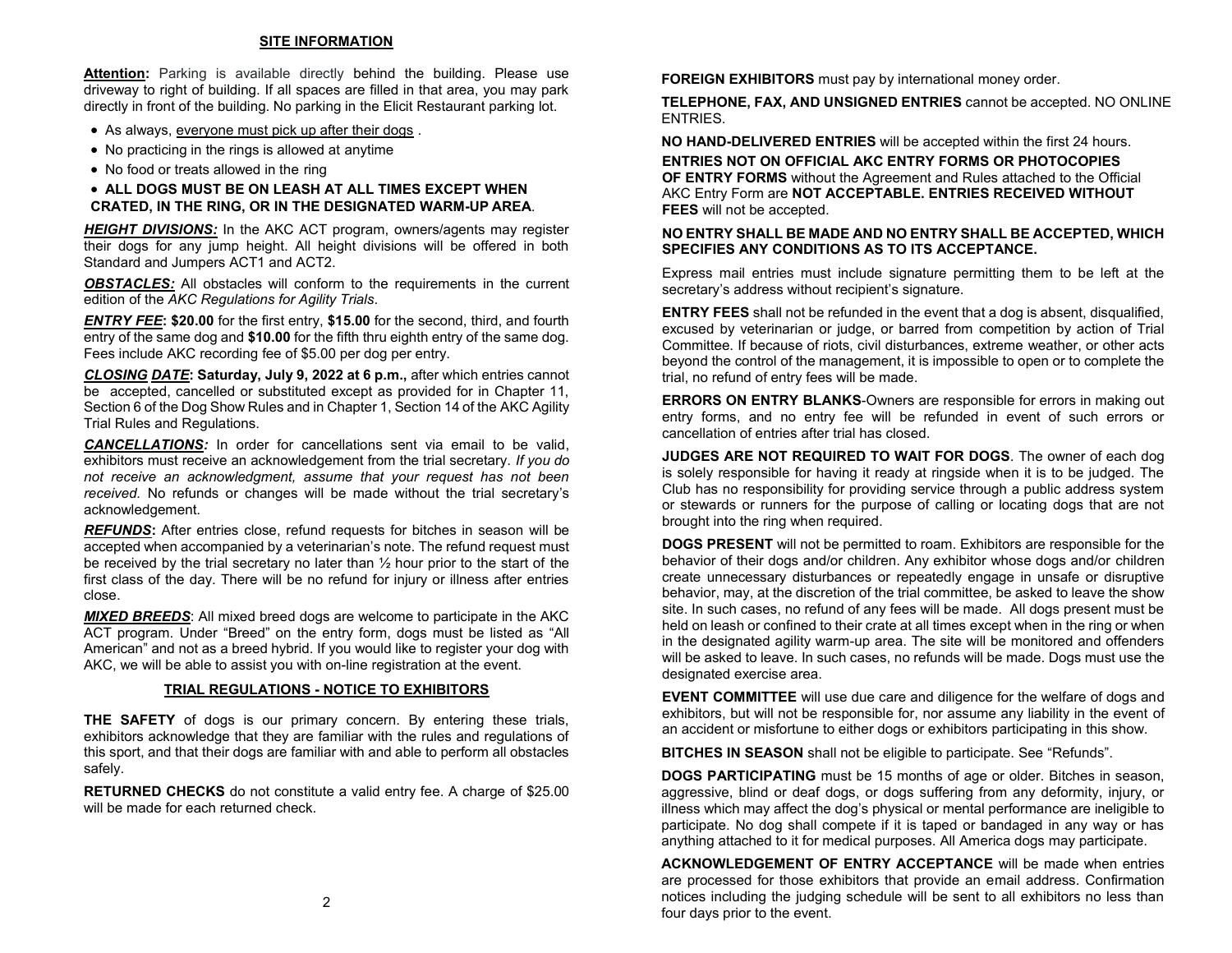A K C Rules, Regulations, Policies and Guidelines are available on the American Kennel Club Web site, www.akc.org



### **OFFICIAL AMERICAN KENNEL CLUB AGILITY ENTRY FORM**

7

|                                                                  |                              | <b>Talcott Mountain Agility Club Presents</b>                                                               |                                |
|------------------------------------------------------------------|------------------------------|-------------------------------------------------------------------------------------------------------------|--------------------------------|
|                                                                  |                              | ACT 1 and ACT 2 Four Titles can be earned on Sunday July 17, 2022                                           |                                |
|                                                                  |                              | Tails U Win 175 Adams Street Manchester, CT 06040                                                           |                                |
|                                                                  |                              | Checks payable to TMAC, mail to:                                                                            |                                |
|                                                                  |                              | Christine Kallipolites   58 Trowbridge Rd. Coventry, CT 06238                                               |                                |
|                                                                  |                              | Entry Fee: \$20 1*run, \$15 for the 2 <sup>nd</sup> to 4*run and \$10 for the 5* to 8* run for the same dog |                                |
|                                                                  |                              | Event begins promptly at 9:30 am                                                                            |                                |
| <b>IMPORTANT: CAREFULLY READ INSTRUTIONS BEFORE FILLING OUT!</b> |                              |                                                                                                             | <b>ENTRY FEE ENCLOSED</b>      |
|                                                                  |                              |                                                                                                             | \$                             |
|                                                                  |                              | <b>Agility Course Test (ACT)</b>                                                                            |                                |
| Check one jump                                                   | ∏4"<br>8"<br>$\parallel$ 12" | 16"<br>20"<br> 24"                                                                                          |                                |
|                                                                  |                              |                                                                                                             |                                |
|                                                                  |                              | Check mark one or both rounds of a class level (ACT 1 or ACT 2)                                             |                                |
| ACT 1 (Round 1)                                                  | $\Box$ ACT 2 (Round 1)       | ACT 1 Jumpers (Round 1)                                                                                     | ACT 2 Jumpers (Round 1)        |
| ACT 1 (Round 2)                                                  | ACT 2 (Round 2)              | ACT 1 Jumpers (Round 2)                                                                                     | <b>ACT 2 Jumpers (Round 2)</b> |
| <b>BREED</b>                                                     |                              | <b>SEX</b>                                                                                                  | <b>HEIGHT AT WITHERS</b>       |
|                                                                  |                              |                                                                                                             |                                |
|                                                                  |                              | <b>VARIETY</b>                                                                                              | <b>CALL NAME</b>               |
| <b>AKC NAME</b>                                                  |                              |                                                                                                             |                                |
|                                                                  |                              |                                                                                                             |                                |
| AKC NO.                                                          |                              | Enter complete registration # below (If applicable for)                                                     | <b>DATE OF BIRTH</b>           |
| PAL/ILP NO.                                                      |                              |                                                                                                             | PLACE OF BIRTH (List Country)  |
| <b>FOREIGN REG. NO.</b>                                          |                              | <b>PENDING</b>                                                                                              |                                |
| <b>BREEDER</b>                                                   |                              |                                                                                                             |                                |
|                                                                  |                              |                                                                                                             |                                |
| SIRE                                                             |                              |                                                                                                             |                                |
|                                                                  |                              |                                                                                                             |                                |
| DAM                                                              |                              |                                                                                                             |                                |
| <b>ACTUAL OWNERS</b>                                             |                              |                                                                                                             |                                |
|                                                                  |                              |                                                                                                             |                                |
| <b>OWNERS ADDRESS</b>                                            |                              |                                                                                                             | <b>NEW ADDRESS</b>             |
|                                                                  |                              |                                                                                                             |                                |
| CITY                                                             |                              | <b>STATE</b>                                                                                                | $ZIPCODE + 4$                  |
| HANDLER (Junior handler See back))                               |                              | If Jr Handler, Please enter #                                                                               | <b>FEE ENCLOSED</b>            |
|                                                                  |                              |                                                                                                             |                                |

#### **AGREEMENT**

**I certify that I am the actual owner of the dog, or that I am the duly authorized agent of the actual owner whose name I have entered. In consideration of the acceptance of this entry, I (we) agree to abide by the rules and regulations of The American Kennel Club in effect at the time of this event, and any additional rules and regulations published for this event and any decision made in accord with them and further agree to be bound by this Agreement. I (we) agree that the club or ACT Evaluator, holding this event has the right to refuse this entry for cause which the club or ACT Evaluator shall deem sufficient. I (we) certify and represent that the dog entered is not a hazard to persons or other dogs. In consideration of the acceptance of this entry and of the holding of this event and of the opportunity to have the dog judged and to win prizes, ribbons, or trophies, I (we) agree to hold the AKC, the event-giving club, their members, directors, governors, officers, agents, superintendents, event secretary and the owner and/or lessor of the premises and any provider of services that are necessary to hold this event and any employees or volunteers of the aforementioned parties, and any AKC approved judge or ACT Evaluator, judging at this event, harmless from any claim for loss or injury which may be alleged to have been caused directly or indirectly to any person or thing by the act of this dog while in or about the event premises or grounds or near any entrance thereto, and I (we) personally assume all responsibility and liability for any such claim; and I (we) further agree to hold the aforementioned parties harmless from any claim for loss, injury or damage to this dog. Additionally, I (we) hereby assume the sole responsibility for and agree to indemnify, defend and save the aforementioned parties harmless from any and all loss and expense (including legal fees) by reason of the liability imposed by law upon any of the aforementioned parties for damage because of bodily injuries, including death at any time resulting therefrom, sustained by any person or persons, including myself (ourselves), or on account of damage to property, arising out of or in consequence of my (our) participation in this event, however such, injuries, death or property damage may be caused, and whether or not the same may have been caused or may be alleged to have been caused by the negligence of the aforementioned parties or any of their employees, agents, or any other person. I (WE) AGREE THAT ANY CAUSE OF ACTION, CONTROVERSY OR CLAIM ARISING OUT OF OR RELATED TO THE ENTRY, EXHIBITION OR ATTENDANCE AT THE EVENT BETWEEN THE AKC AND THE EVENT-GIVING CLUB (UNLESS OTHERWISE STATED IN THIS PREMIUM LIST) or ACT EVALUATOR AND MYSELF (OURSELVES) OR AS TO THE CONSTRUCTION, INTERPRETATION AND EFFECT OF THIS AGREEMENT SHALL BE SETTLED BY ARBITRATION PURSUANT TO THE APPLICABLE RULES OF THE AMERICAN ARBITRATION ASSOCIATION. HOWEVER, PRIOR TO ARBITRATION ALL APPLICABLE AKC BYLAWS, RULES, REGULATIONS AND PROCEDURES MUST FIRST BE FOLLOWED AS SET FORTH IN THE AKC CHARTER AND BYLAWS, RULES, REGULATIONS, PUBLISHED POLICIES AND GUIDELINES.**

#### **INSTRUCTIONS**

Dogs may be entered in any jump height. There is no Regular or Preferred distinction at AKC's ACT events.

In order to acquire the ACT1 or ACT2 title certificate and have the title added to a dog's record, the dog must be registered/listed with the American Kennel Club. AKC Canine Partners<sup>SM</sup> applications may be accepted at the event and submitted to AKC with the event's results.

Dogs that are not AKC registered/listed may be registered at a later date and receive their ACT title at that time.

Dogs listed in the AKC Canine Partners<sup>SM</sup> program should be listed as All American Dog and must include their AKC number on the entry form and check the AKC No. box.

Junior Handlers should enter their Junior Handler Number on the front of this form. Should you not have your Junior Handler number, it may be obtained from the American Kennel Club (919) 233-9767. If the Junior Handler is not the owner of the dog identified on the face of this form, what is the relationship of the Junior Handler to the Owner?

Please be aware that photos may be taken of exhibitors and dogs during the event, which may be shared on social media and related websites.

SIGNATURE of owner or his agent duly authorized to make this entry

*SIGN HERE X*

*Telephone Number*

*Email Address: New Email*

In Case of Emergency - Name: \_